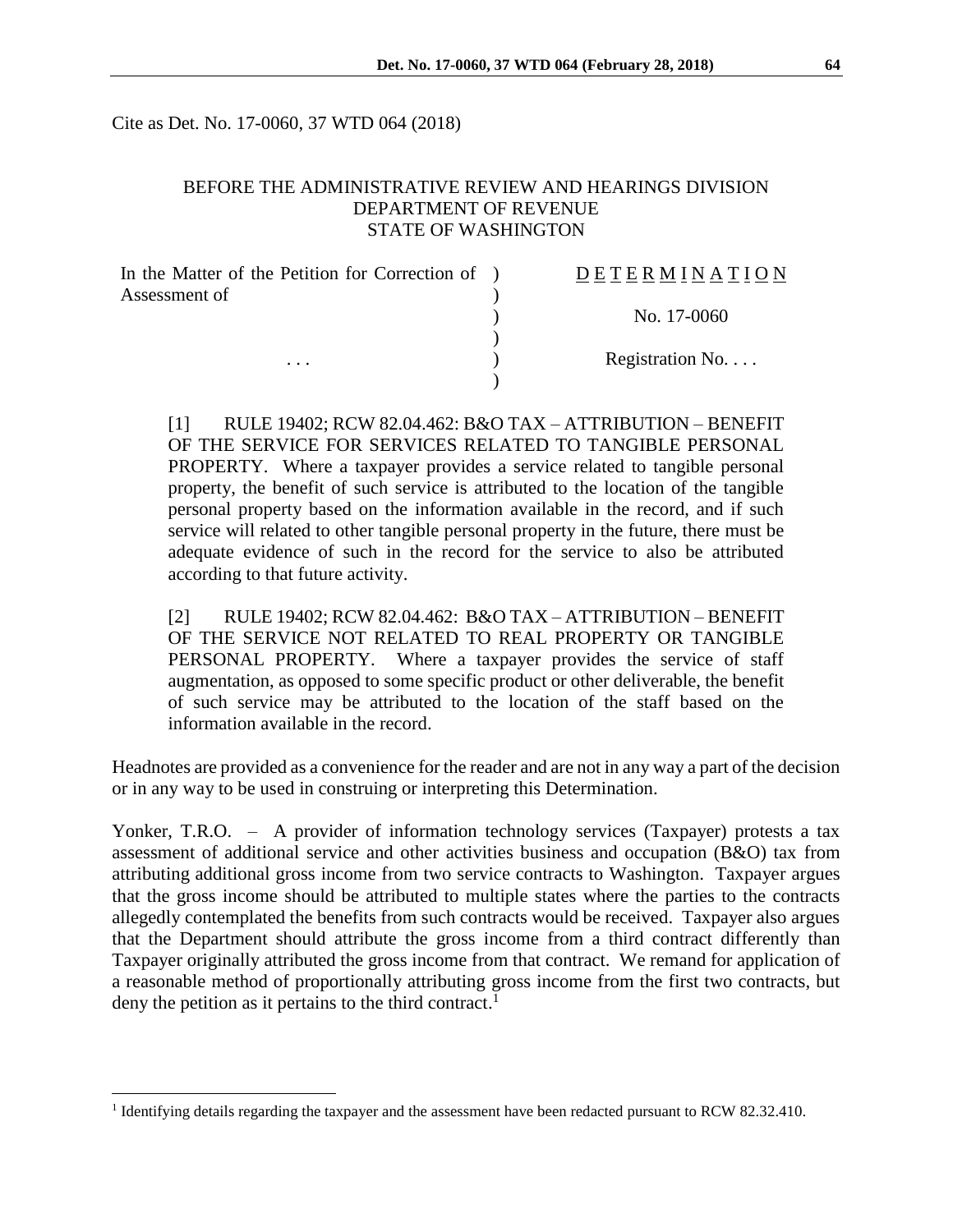#### ISSUE

Did the Department properly attribute Taxpayer's gross income from three service contracts under RCW 82.04.462 and WAC 458-20-19402?

### FINDINGS OF FACT

. . . (Taxpayer) provides information technology related services to various customers. During the relevant time period, Taxpayer received income from three contracts with two separate customers to provide information technology services.

#### 1. Customer A

 $\overline{a}$ 

In the late 1990s, Taxpayer contracted with the . . . (Customer A) to develop a software package called the Generic Data Acquisition and Control System (GDACS), for use in controlling various mechanical elements of hydroelectric plants by interfacing with the plant's Supervisor Control and Data Acquisition (SCADA) system.<sup>2</sup> In simple terms, SCADA is the "firmware," or permanent software built in to the computerized mechanical elements of the hydroelectric plants, and the GDACS is the software that, in turn, interfaces with and controls the SCADA firmware functions. Over the next few years, Taxpayer assisted in the implementation of the GDACS at twelve plants [in Washington].

On March 3, 2010, Taxpayer entered into two contracts with Customer A to provide additional services related to the GDACS. Both contracts state that the purpose of the contract was to "implement GDACS for the . . . SCADA replacement" and that the new GDACS software package "will be specialized for SCADA functions that are unique to . . . ." Essentially, Taxpayer was engaged by Customer A in 2010 to produce an enhanced GDACS custom software package to accommodate the new SCADA firmware system being implemented at the . . . , located in Washington, and the ..., located [out-of-state].

Taxpayer represented that, while not explicit in the contracts, the parties understood that the new, enhanced GDACS system would eventually be implemented at dams throughout the United States. Taxpayer provided a letter dated April 26, 2016, from Customer A's "Contracting Officer," which states the following:

Once revised, the software was to be implemented at two test sites for the . . . , namely . . . . The reprogramming work was all performed in the [out-of-state] office. The only work done in the state of Washington was the installation and training of the local personnel at the . . . . The expectation of the reprogrammed software is that it will be deployed at any . . . hydropower site, of which there are . . . locations.

<sup>&</sup>lt;sup>2</sup> SCADA "is a control system architecture that uses computers, networked data communications and graphical user interfaces for high-level process supervisory management." *See* [https://en.wikipedia.org/wiki/SCADA,](https://en.wikipedia.org/wiki/SCADA) last visited on December 5, 2016.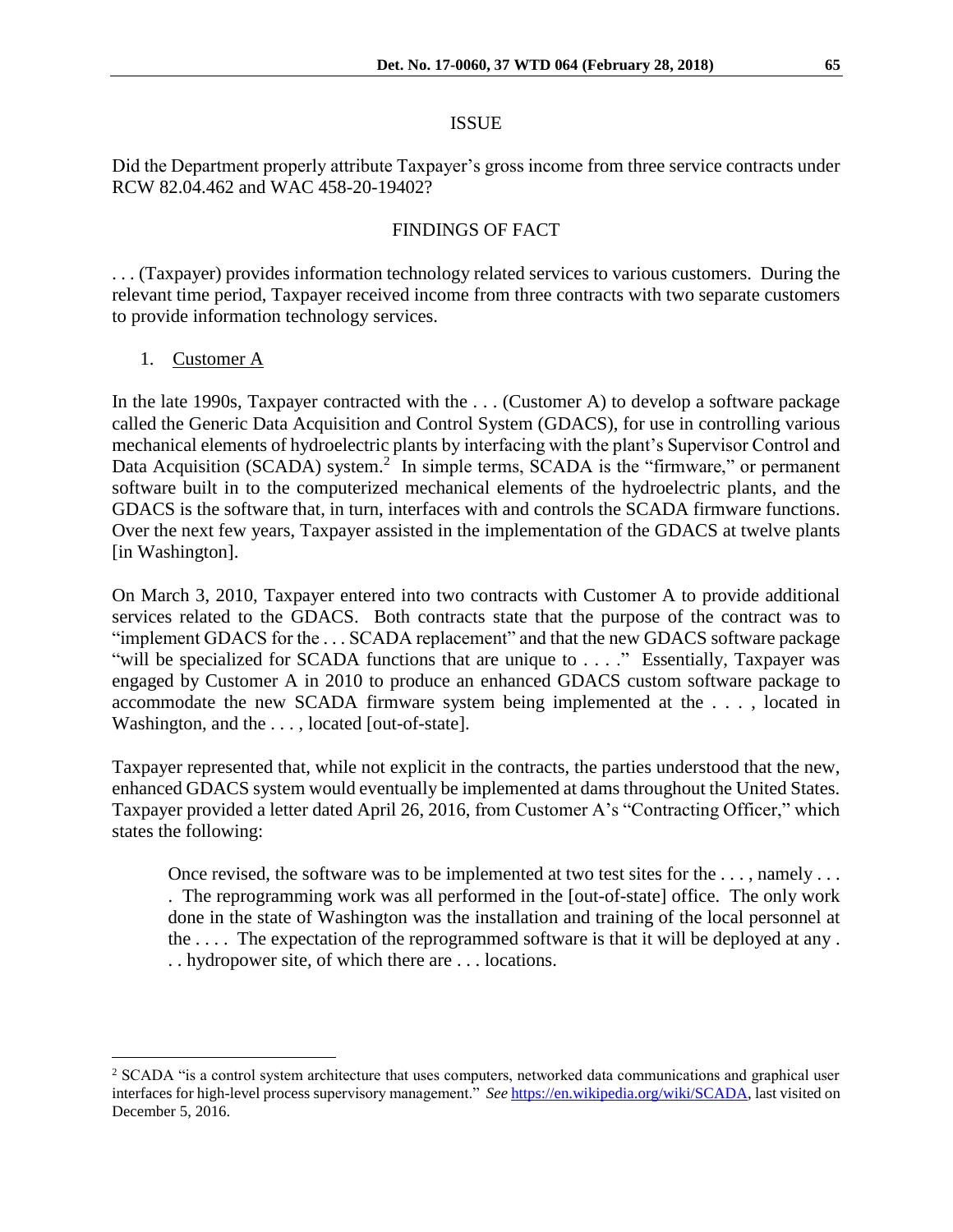Please accept this communication as confirmation that the tangible personal property developed as a result of these delivery order[s] was intended as a tool to be deployed in all similar systems managed by the ... not limited to the ....

Taxpayer provided an accompanying list of . . . dams for which the custom software "could be intended."<sup>3</sup> The two contracts with Customer A at issue here mention no other location for which the new, enhanced GDACS system was intended beyond . . . , but does state that "[t]hese additions will be added in such a way as to become part of the available functionality of the GDACS application software for future projects." Taxpayer did not provide any documentation confirming that the new GDACS system developed for . . . had actually been implemented at any other location.

### 2. Customer B

 $\overline{a}$ 

Taxpayer stated that "[t]hrough a subcontract agreement" with . . . (Customer B), Taxpayer provided "IT services" to the ....<sup>4</sup> Taxpayer regularly received income from such services from January 1, 2011, through December 31, 2014. Taxpayer did not provide a copy of the contract between it and Customer B, but provided a copy of the original solicitation for bids issued by . . .  $\frac{5}{10}$ . The solicitation issued by ... states that "this is a contract for labor services," (Section C.3.), and contains the following relevant other details:

- The purpose of this contract is to provide service support for the Business Technology Support (BTS) group. BTS is the central Information Technology (IT) support group for the . . . service . . . . (Section C.1).The "contractor will provide administrative, technical, and engineering staff support to develop, implement, and maintain all elements of the . . . Information Technology Infrastructure." (Section C.2.).
- . . . Business Technology Support (BTS) group needed "qualified full time and part-time Information Technology (IT) staff for developing, implementing, and supporting Information Technology resources used by . . . ." (Section C.2.1).<sup>6</sup>
- . . . "serves over 425 federal agencies through over 3,000 [interagency agreements]."

<sup>&</sup>lt;sup>3</sup> The record is unclear as to why the Contracting Officer of Customer A referred to . . . locations, as opposed to the . . . on the list offered by Taxpayer. We presume the letter intended to reference all . . . locations identified in Taxpayer's list.

<sup>4</sup> Customer B is a limited liability company that provides "information technology and logistic services . . . ." *See* [.](http://www.powtec.com/) . .., last visited on December 15, 2016.

<sup>&</sup>lt;sup>5</sup> On May 2, 2011, Customer B announced on its website that it was awarded a contract with . . . "to provide business technology support services throughout the nation." *Se[e](http://www.powtecllc.com/upload/Press%20Releases/POWTEC%20Team%20Awarded%20Prime%20Contract%20with%20the%20Department%20of%20Health%20and%20Human%20Services.pdf)* . . . , last visited on December 5, 2016.

<sup>6</sup> Section C.1.3 of the solicitation states the following:

The BTS Group provides all IT support services for . . . . BTS is responsible for managing multiple data centers that provide connectivity and networks services to the remote healthcare sites. The data centers host public web sites, eMail, and collaboration extranets that allow . . . staff & customers to complete their work and stay informed on the status of work that is in process. In addition`1n, . . . IT staff support and maintain a number of secure applications that are used to manage and perform work within . . . . These systems support business and program activities. Host and Internet service capabilities are primarily operated out of the BTS location in Seattle, Washington. This site also serves as the . . . center for systems planning, development, implementation and operational activities. . . .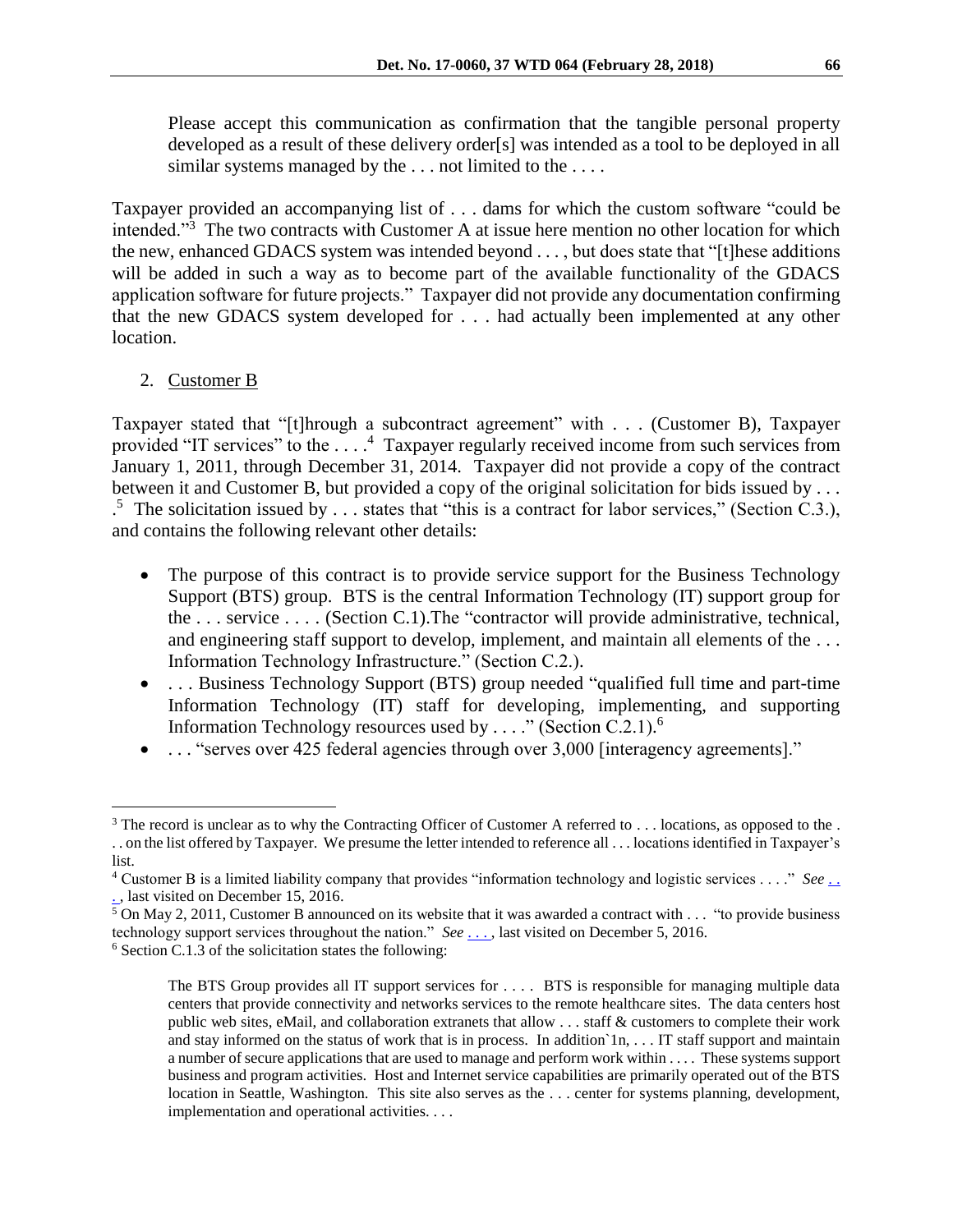- An estimate of "billable hours" needed by BTS. The estimate includes a list of various job classes, the number of individuals needed for each job class, and the location of each of those individuals needed. The locations listed include the following U.S. cities: . . . . (Section B.3).
- When . . . has a new staffing requirement, "the contractor will be provided with written requirements for the position, including the labor category, a description of the responsibilities, and the level of effort and duration that the position is to be staffed." The contractor is "expected to fill the request within a maximum of 4 weeks." (Section C.2.3).
- The "Tasks to be Performed" under the solicitation included (1) "Operations" such as data center and network support, satellite office support, IT security support, and help desk support; (2) "Systems Development," such as "STM," web support, "Medical Surveillance & Clearance Systems," and "Auxiliary Systems"; and (3) "Special Projects," such as IT management "efforts," program management office support, and corporate marketing support. (Section C.2.4).

Taxpayer stated on review that "[a]ll of [Taxpayer's] employees under this contract work out of an office in . . . , WA."

In 2015, the Department's Audit Division commenced a review of Taxpayer's books and records for the period of January 1, 2011, through December 31, 2014 (audit period). During the course of that review, the Audit Division made a number of findings, including the following:

- Regarding the two contracts with Customer A, the Audit Division found that such contracts indicated that Customer A was to receive the benefit of Taxpayer's service in Washington and [out-of-state]. However, because Taxpayer did not produce documentation demonstrating what proportion of the benefit was received [out-of-state], the Audit Division attributed one hundred percent of the benefit received from those contracts to Washington.
- Regarding the contract with Customer B, the Audit Division found that such contract was for staffing, which was correctly attributed by Taxpayer to Washington, where the staff were located.

On December 21, 2015, as a result of that review, the Department issued a tax assessment for \$ . . . , which included \$ . . . in additional service and other activities B&O tax, a \$ . . . five-percent assessment penalty, and \$ . . . in interest. Taxpayer subsequently appealed the tax assessment as it related to the three contracts with Customer A and Customer B.

### ANALYSIS

In Washington, "there is levied and collected from every person that has a substantial nexus with this state a tax for the act or privilege of engaging in business activities." RCW 82.04.220. The B&O tax measure is "the application of rates against value of products, gross proceeds of sales, or gross income of the business, as the case may be." *Id.* The rate used is determined by the type of activity in which a taxpayer engages. *See generally* Chapter 82.04 RCW. Income from any business activity that is not expressly classified in Chapter 82.04 RCW is taxed under the service and other activities B&O tax classification. RCW 82.04.290(2). There is no dispute that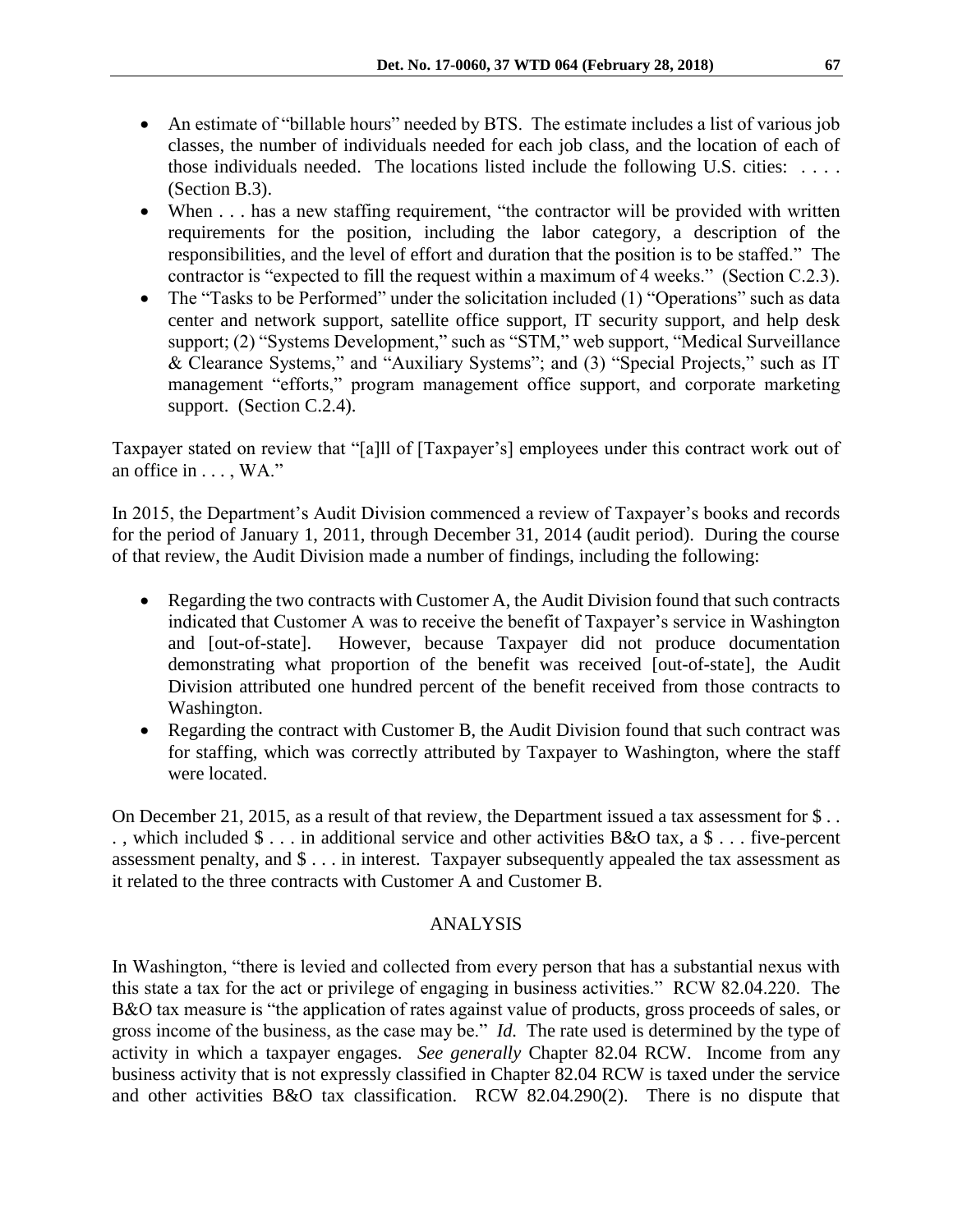Taxpayer's gross income, if taxable in Washington, is subject to service and other activities B&O tax.

As of June 1, 2010, the method of apportioning gross income for taxpayers that earn income under the service & other activities B&O tax classification changed. Beginning on that date, RCW 82.04.460(1) provides as follows:

Except as otherwise provided in this section, any person earning apportionable income taxable under this chapter and also taxable in another state must, for the purpose of computing tax liability under this chapter, apportion to this state, in accordance with RCW [82.04.462,](http://apps.leg.wa.gov/rcw/default.aspx?cite=82.04.462) that portion of the person's apportionable income derived from business activities performed within this state.

To determine taxable income in such cases, a taxpayer's total apportionable income is multiplied by a fraction referred to as the "receipts factor." RCW 82.04.462(3)(a). The numerator of the receipts factor is Washington apportionable receipts and the denominator is the worldwide apportionable receipts minus "throw-out income." *See id.*; WAC 458-20-19402(402). During most of the relevant time period, RCW 82.04.462(3)(b) provided the following series of cascading criteria for determining to which state gross income should be attributed in determining the numerator of the receipts factor:

[F]or purposes of computing the receipts factor, gross income of the business generated from each apportionable activity is attributable to the state:

(i) Where the customer received the benefit of the taxpayer's service or, in the case of gross income from royalties, where the customer used the taxpayer's intangible property.

(ii) If the customer received the benefit of the service or used the intangible property in more than one state, gross income of the business must be attributed to the state in which the benefit of the service was primarily received or in which the intangible property was primarily used.

(iii) If the taxpayer is unable to attribute gross income of the business under the provisions of (b)(i) or (ii) of this subsection (3), gross income of the business must be attributed to the state from which the customer ordered the service or, in the case of royalties, the office of the customer from which the royalty agreement with the taxpayer was negotiated.

(iv) If the taxpayer is unable to attribute gross income of the business under the provisions of  $(b)(i)$ ,  $(ii)$ , or  $(iii)$  of this subsection  $(3)$ , gross income of the business must be attributed to the state to which the billing statements or invoices are sent to the customer by the taxpayer.

. . .

(viii) For purposes of this subsection (3)(b), "customer" means a person or entity to whom the taxpayer makes a sale or renders services or from whom the taxpayer otherwise receives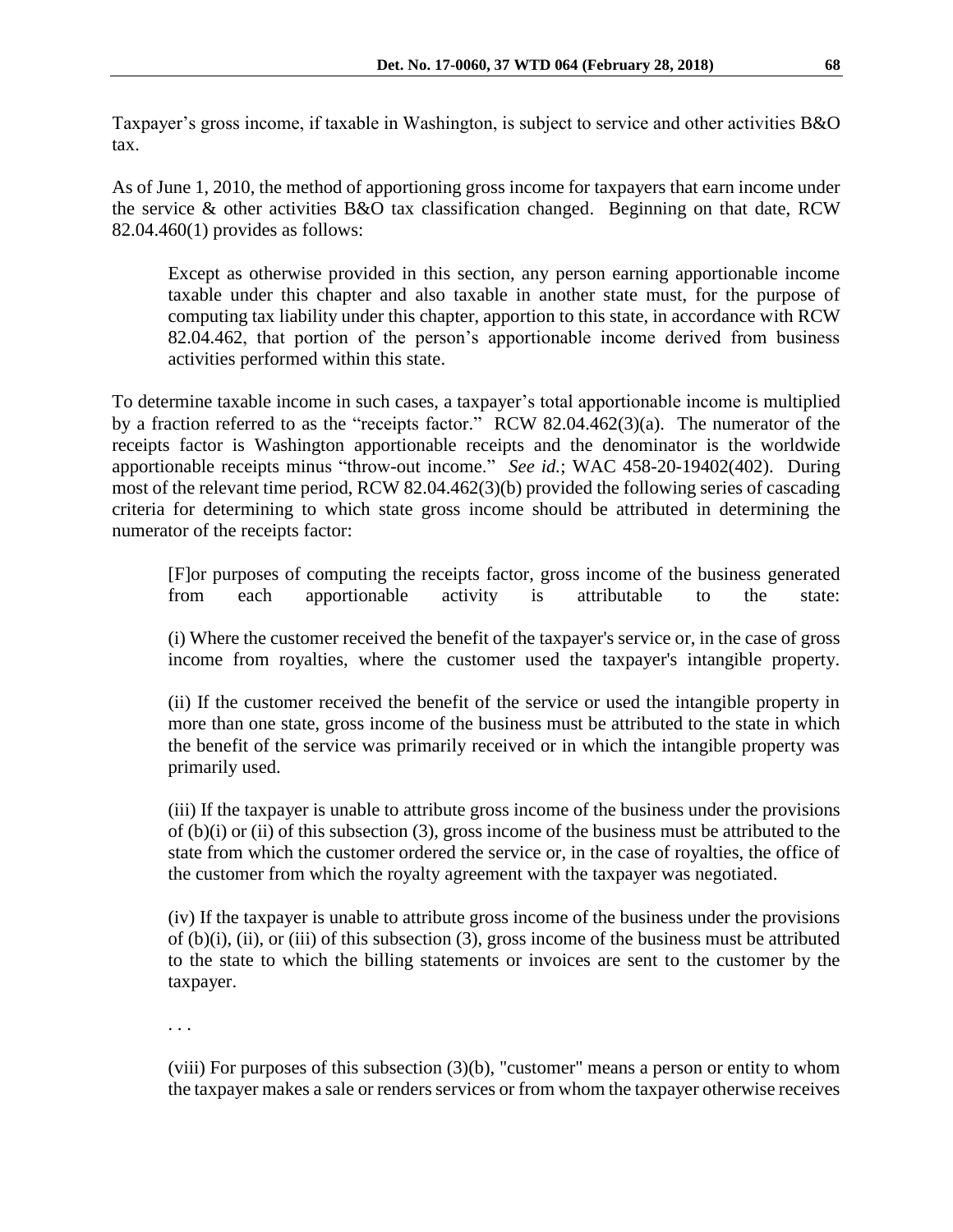gross income of the business. "Customer" includes anyone who pays royalties or charges in the nature of royalties for the use of the taxpayer's intangible property.

Effective June 12, 2014, RCW 82.04.462(3)(b) was amended, in pertinent part, as follows:

[F]or purposes of computing the receipts factor, gross income of the business generated from each apportionable activity is attributable to the state:

(i) Where the customer received the benefit of the taxpayer's service or, in the case of gross income from royalties, where the customer used the taxpayer's intangible property. When a customer receives the benefit of the taxpayer's services or uses the taxpayer's intangible property in this and one or more other states and the amount of gross income of the business that was received by the taxpayer in return for the services received or intangible property used by the customer in this state can be reasonably determined by the taxpayer, such amount of gross income must be attributed to this state.

(ii) If the customer received the benefit of the service or used the intangible property in more than one state and if the taxpayer is unable to attribute gross income of the business under the provisions of (b)(i) of this subsection (3), gross income of the business must be attributed to the state in which the benefit of the service was primarily received or in which the intangible property was primarily used.

The result of this amendment was to clarify that a taxpayer may not "drop down" to a lower cascading criterion unless the amount of gross income attributed to Washington cannot "reasonably" be determined.

WAC 458-20-19402 (Rule 19402) is the Department's administrative rule implementing RCW 82.04.462. Rule 19402(301) provides the following additional information regarding the attribution of apportionable income:

Receipts are attributed to states based on a cascading method or series of steps. The department expects that most taxpayers will attribute apportionable receipts based on (a)(i) of this subsection because the department believes that either the taxpayer will know where the benefit is actually received or a "reasonable method of proportionally attributing receipts" will generally be available. These steps are:

- (a) Where the customer received the benefit of the taxpayer's service . . . ;
	- (i) If a taxpayer can reasonably determine the amount of a specific apportionable receipt that relates to a specific benefit of the services received in a state, that apportionable receipt is attributable to the state in which the benefit is received. When a customer receives the benefit of the taxpayer's services in this and one or more other states and the amount of gross income of the business that was received by the taxpayer in return for the services received by the customer in this state can be reasonably determined by the taxpayer, such amount of gross income must be attributed to this state. This may be shown by application of **a**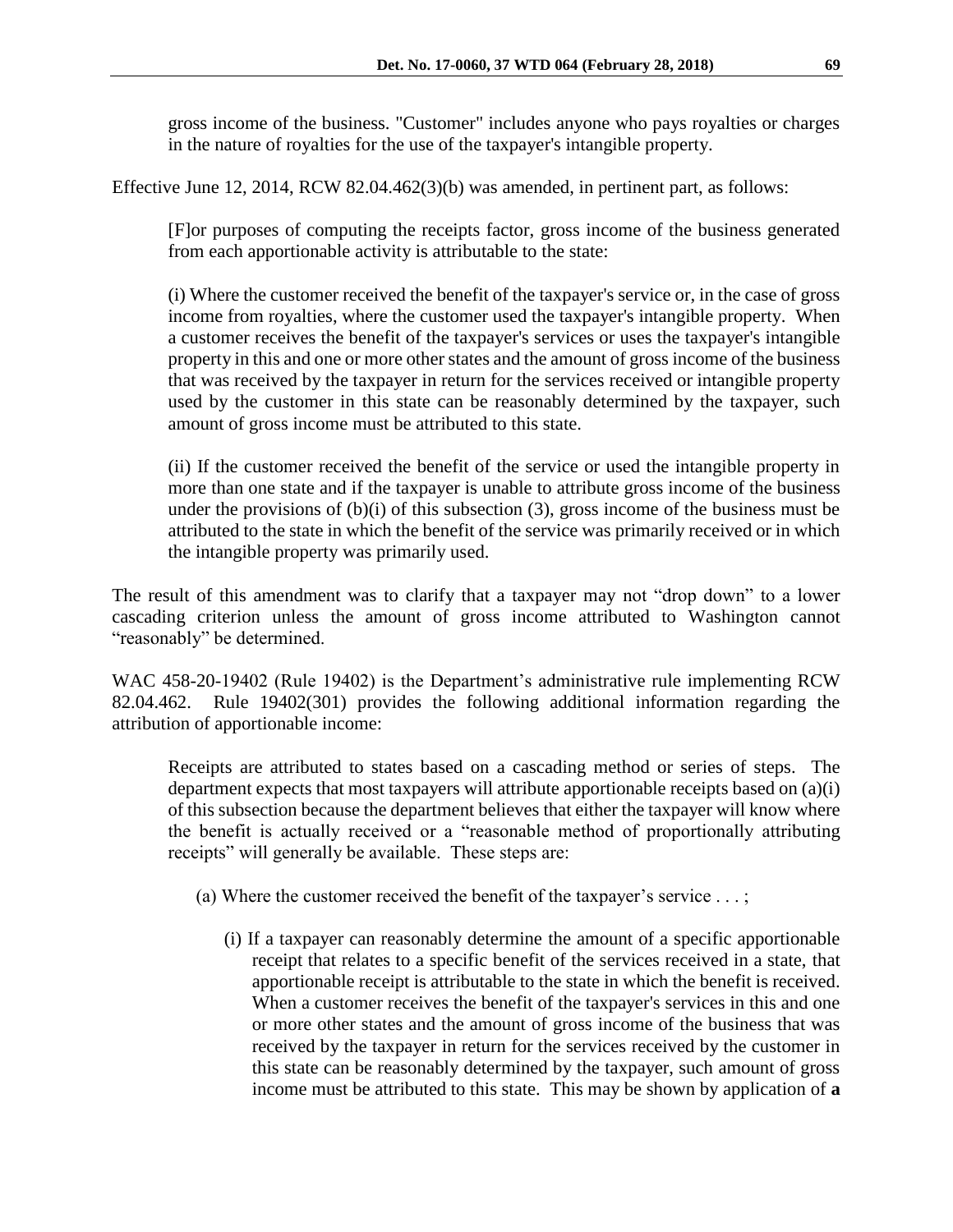**reasonable method of proportionally attributing the benefit among states**. The result determines the receipts attributed to each state. Under certain situations, the use of data based on an attribution method specified in (b) through (f) of this subsection may also be a reasonable method of proportionally attributing receipts among states (see Examples 4 and 5 below).

(ii) If a taxpayer is unable to separately determine or use a reasonable method of proportionally attributing the benefit of the services in specific states under (a)(i) of this subsection, and the customer received the benefit of the service in multiple states, the apportionable receipt is attributed to the state in which the benefit of the service was primarily received. Primarily means, in this case, more than fifty percent.

(Emphasis added). Rule 19402(301) goes on to describe additional cascading steps in the series that a taxpayer is to follow if either (a)(i) or (a)(ii) are not feasible. These additional steps mirror the steps described in RCW 82.04.462(3)(b)(iii) – (vii), listed, in part, above.

Here, Taxpayer and the Audit Division both agree that the receipts from the three contracts at issue should be attributed consistent with RCW 82.04.462(3)(b)(i) and Rule 19402(301)(a) to where Taxpayer's customers received the benefit of Taxpayer's services. The parties, however, disagree about where that benefit was received by Customer A and Customer B under their respective contracts.

## 1. Customer A Contracts

As stated earlier, under the terms of the contracts with Customer A, Taxpayer developed custom software for use at the . . . , in Washington, and the . . . , [out-of-state]. Rule 19402(303) provides specific guidance on where "benefit of the taxpayer's service" occurs in various factual situations . . . . Rule 19402(303)(b) states that "[i]f the taxpayer's service relates to tangible personal property, then the benefit is received where the tangible personal property is located or intended/expected to be located."

Here, the parties agree that the custom software produced by Taxpayer under the contracts with Customer A constituted a service related to tangible personal property. . . . Thus, the location of the benefit of Taxpayer's service under the contracts with Customer A is determined under Rule 19402(303)(b), which provides the following additional guidance:

- (i) Tangible personal property is generally treated as located where the place of principal use occurs. . . . ; or
- (ii) If the tangible personal property will be created or delivered in the future, the principal place of use is where it is expected to be used or delivered.

Here, the parties agree that the custom software at issue was intended to be used, and was ultimately used, [to control tangible personal property that was, in turn, located and used] principally at both the . . . , in Washington, and the . . . , [out-of-state]. Therefore, under Rule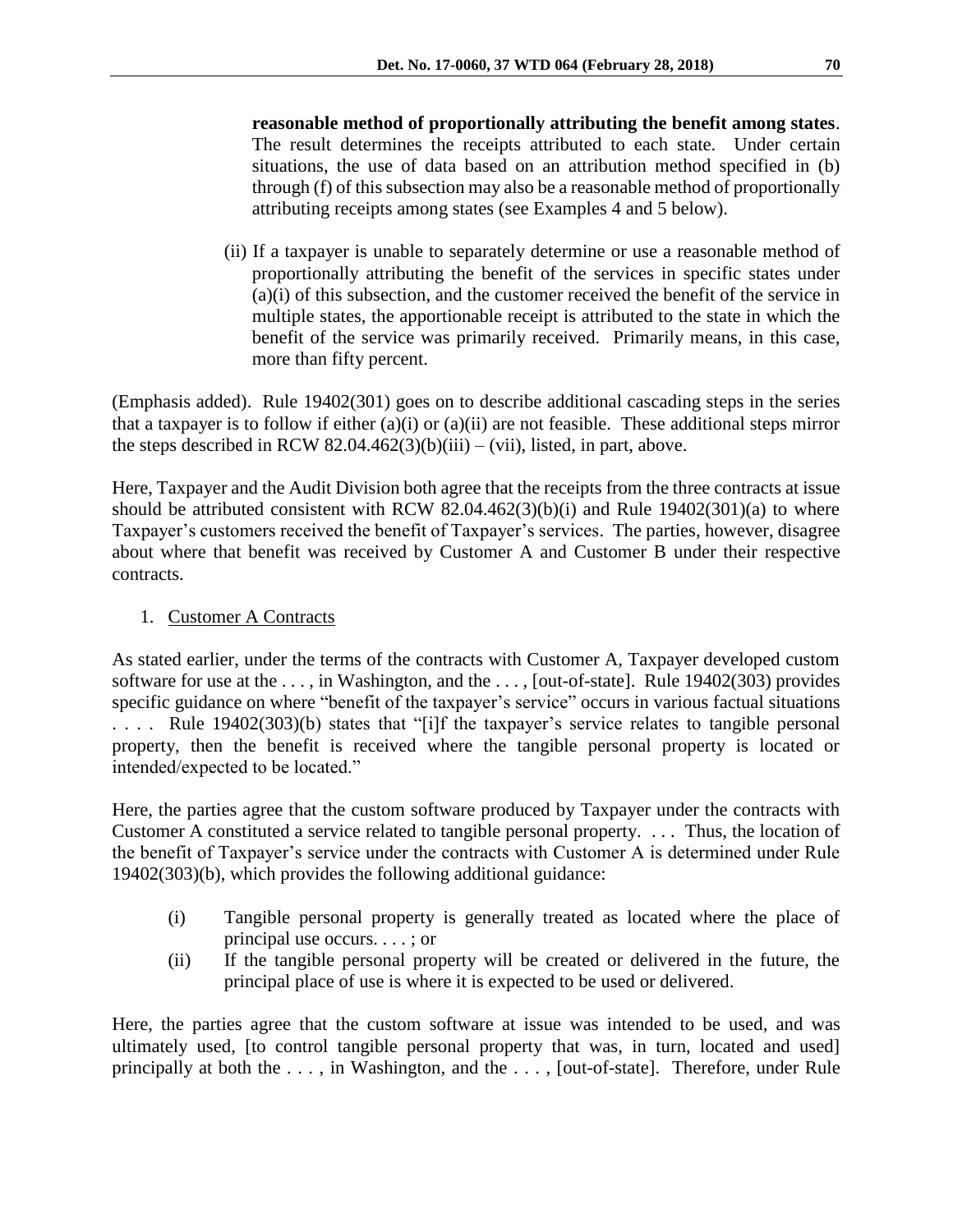19402(303)(b)(i), Customer A received the benefit of Taxpayer's services under those contracts in both Washington and [out-of-state].

Taxpayer, however, argues that beyond being principally used at only the . . . and the . . . , it was contemplated by the parties to the contracts that the custom software would eventually be used [to control tangible personal property located and used] at 337 dams across the country. We interpret Taxpayer's argument here as being that, under Rule 19402(303)(b)(ii), quoted above, the benefit of Taxpayer's service under these contracts is also received at the locations "where it is expected to be used or delivered." In support of its argument, Taxpayer offered the following evidence:

- A list of … dams for which the custom software "could be intended."
- Language in one of the contracts which states that "[t]hese additions will be added in such a way as to become part of the available functionality of the GDACS application software for future projects."
- A letter from Customer A stating that it was intended that the custom software would be deployed to other similar systems beyond just the ... and the ....

We disagree that the benefit of Taxpayer's services should be expanded to locations beyond the two locations specifically identified in the contracts. Rule 19402(303)(b)(ii) is applicable only if the tangible personal property at issue "will be created or delivered in the future." That is not the case here, where there is no dispute that the customer software was created and delivered to [be used with tangible personal property located and used at he ... and the .... While one of the contracts includes a brief statement regarding the application of the custom software "for future projects," we conclude that such language does not demonstrate that the custom software was deployed [for use with tangible personal property located and used] at other locations. Indeed, Taxpayer was unable to provide any documentation that the custom software was deployed anywhere beyond the . . . and the . . . . Thus, we find no support for the notion that the benefit of Taxpayer's service was received by Customer A in any states beyond Washington and [out-ofstate].

Once it is determined that the benefit of a service is received by a taxpayer's customer in more than one state, Rule 19402(301)(a)(i) provides the next step for attributing that taxpayer's gross income of the business between states:

When a customer receives the benefit of the taxpayer's services in this and one or more other states and the amount of gross income of the business that was received by the taxpayer in return for the services received by the customer in this state can be reasonably determined by the taxpayer, such amount of gross income must be attributed to this state. This may be shown by application of a reasonable method of proportionally attributing the benefit amount states.

In other words, if the benefit is received in Washington and in other states, gross income must be attributed between such states either (1) based on the available records, or (2) based on some "reasonable method of proportionally attributing" that gross income. If a taxpayer cannot attribute based on either of these methods, only then may a taxpayer must "drop down" to the next cascading steps for attributing apportionable income. *See* Rule 19402(301)(a)(ii) (providing that the next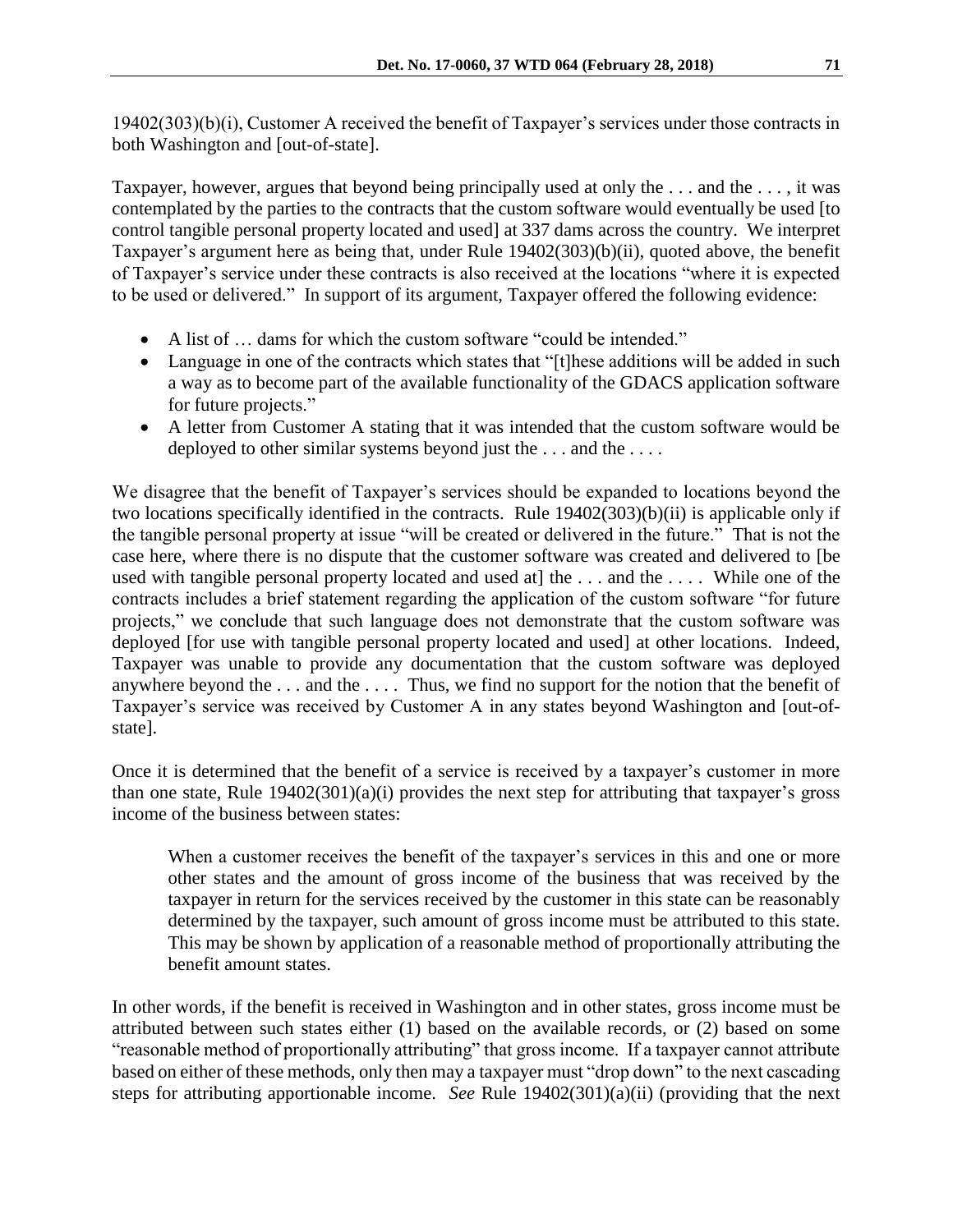cascading step is available only "[i]f a taxpayer is unable to separately determine or use a reasonable method of proportionally attributing the benefit of the services in specific states.")

Here, the Audit Division attributed one hundred percent of the gross income from the contracts with Customer A to Washington despite the contract language identifying both Washington and [out-of-state] as the two states in which the benefit of Taxpayer's services was received by Customer A. The Audit Division did this because Taxpayer did not produce documentation demonstrating any differentials or other information that could be used to proportion the benefit of the contracts between Washington and [out-of-state]. However, in the absence of documentation that indicates what the true proportion of benefit was between Washington and [out-of-state], some "reasonable method of proportionally attributing **among** states" must, if possible, be employed under Rule 19402(301)(a)(i). (Emphasis added). Thus, the Audit Division must either employ some reasonable method, or conclude that no reasonable method is possible, before it can "drop down" and attribute one hundred percent of the gross income from the contracts to Washington pursuant to a lower cascading step.

Rule 19402(106)(f) defines a "reasonable method of proportionally attributing" as "a method of determining where the benefit of an activity is received and where the receipts are attributed that is uniform, consistent, and accurately reflects the market, and does not distort the taxpayer's market." Rule 19402 provides the following examples that are useful here:

**Example 11.** Big Manufacturing hires an engineer to design a tool that will only be used in a factory located in Brewster, Washington. Big Manufacturing receives the benefit of the engineer's services at a single location in Washington where the tool is intended to be used. Therefore, 100% of engineer's receipts from this service must be attributed to Washington.

**Example 12.** The same facts as in Example 11, except Big Manufacturing will use the tool equally in factories located in Brewster and in Kapa'a, Hawai'i. Therefore, Big Manufacturer receives the benefit of the service equally in two states. Because the benefit of the service is received equally in both states, a reasonable method of proportionally attributing receipts would be to attribute  $1/2$  of the receipts to each state.<sup>7</sup>

Because we have concluded that Customer A received the benefit of Taxpayer's services in both Washington and [out-of-state], we conclude that Example 12 is similar to the facts here. While the record before us does not contain evidence of how that benefit should be attributed between those two states, we cannot conclude that a reasonable method is not possible under the facts of this case. We, therefore, conclude that a reasonable method under Rule  $19402(301)(a)(i)$  has yet to be applied here. The Audit Division has agreed that a remand for application of a reasonable method is appropriate here.<sup>8</sup>

 $\overline{a}$ 

<sup>7</sup> We note that Rule 19402(302) states that "[w]hen an example states that a particular attribution method is a reasonable method of proportionally attributing the benefit of a service, this does not preclude the existence of other reasonable methods of proportionally attributing the benefit depending on the specific facts and circumstances of a taxpayer's situation."

<sup>8</sup> Because we have already held that the benefit of Taxpayer's services under the contracts was received in only Washington and . . . , we necessarily conclude that Taxpayer's proposed method of attributing based on the location of . . . dams throughout the country is unreasonable.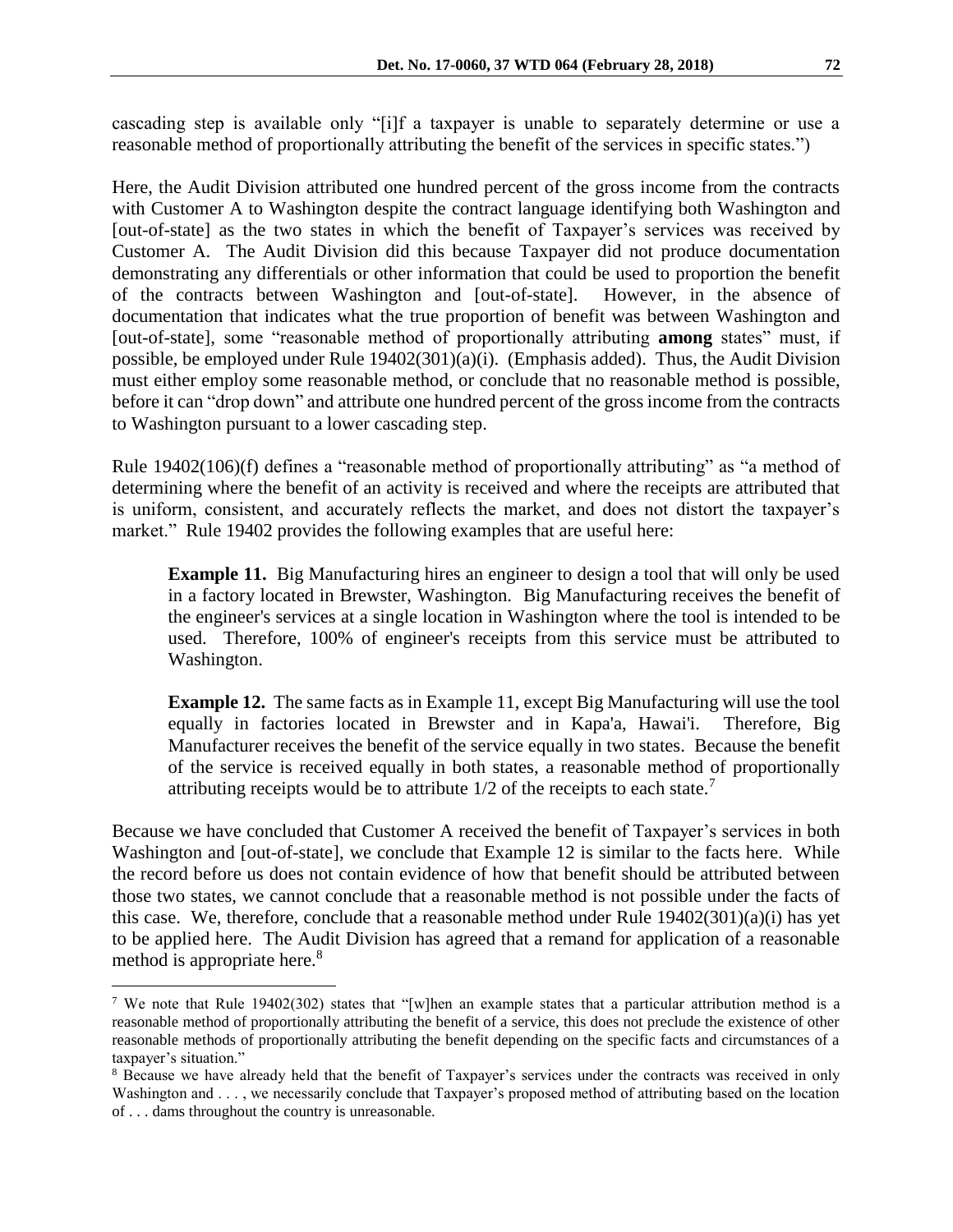We remand this case back to the Audit Division for application of some reasonable method of proportionally attributing the gross income from the contracts with Customer A between Washington and [out-of-state] consistent with Rule 19402(106)(f).

### 2. Subcontract with Customer B

As we discussed earlier, Customer B entered into an agreement with . . . to provide "qualified full time and part-time IT staff for developing, implementing and supporting Information Technology resources used by . . . ." Customer B later subcontracted with Taxpayer for Taxpayer to provide the IT staff at . . . , Washington, location.

The subcontract between Taxpayer and Customer B is not part of the record. However, Taxpayer did produce the original solicitation for bids issued by . . . . In the absence of the actual subcontract between Taxpayer and Customer B, we are left to rely on the . . . solicitation to interpret the nature of the contractual relationship between Taxpayer and Customer B. The solicitation makes clear that . . . sought "qualified full time and part time Information Technology (IT) staff." The solicitation further describes the "Tasks to be Performed" by the IT staff provided to . . . , which includes various IT "operations," certain "system development," and other "special projects." The solicitation does not identify specific project accomplishments or goals that the IT staff are required to achieve.

Based on the solicitation, and Taxpayer's representations, we conclude that Taxpayer entered into a subcontract to provide staff augmentation in . . . , Washington, to Customer B. We also note that there is no evidence Taxpayer contracted directly with . . . to provide services directly to . . . . Given these facts, we must consider where Customer B, who is Taxpayer's customer, received the benefit of Taxpayer's service under Rule 19402(303).

As we previously discussed, Rule 19402(303) defines the "benefit of the taxpayer's service" for various factual situations. Rule 19402(303)(c) states that "[i]f the taxpayer's service does not relate to real or tangible personal property, the service is provided to a customer engaged in business, and the service relates to the customer's business activities, then the benefit of the taxpayer's service is **received where the customer's related business activities occur**." (Emphasis added). Here, it is unclear whether the services actually performed by the IT staff provided by Taxpayer to Customer B related to either real property or tangible personal property. As the solicitation states, the IT staff could have potentially worked on a number of different tasks. Taxpayer represented that "the vast majority of work performed by [Taxpayer] staff was in the system development and application support for three web based products." Yet, the record contains no other information regarding the amount of work that Taxpayer's staff did related to these three products. We, therefore, conclude that Taxpayer's service of providing IT staff in  $\dots$ , Washington, for Customer B is not a service related to real or tangible personal property. We further conclude that Customer B is "engaged in business," and Taxpayer's service of providing IT staff to Customer B relates to Customer B's business activity of providing IT staff to . . . pursuant to the original solicitation. Thus, under Rule 19402(303)(c), Customer B received the benefit of Taxpayer's service where Customer B's related business activities occur.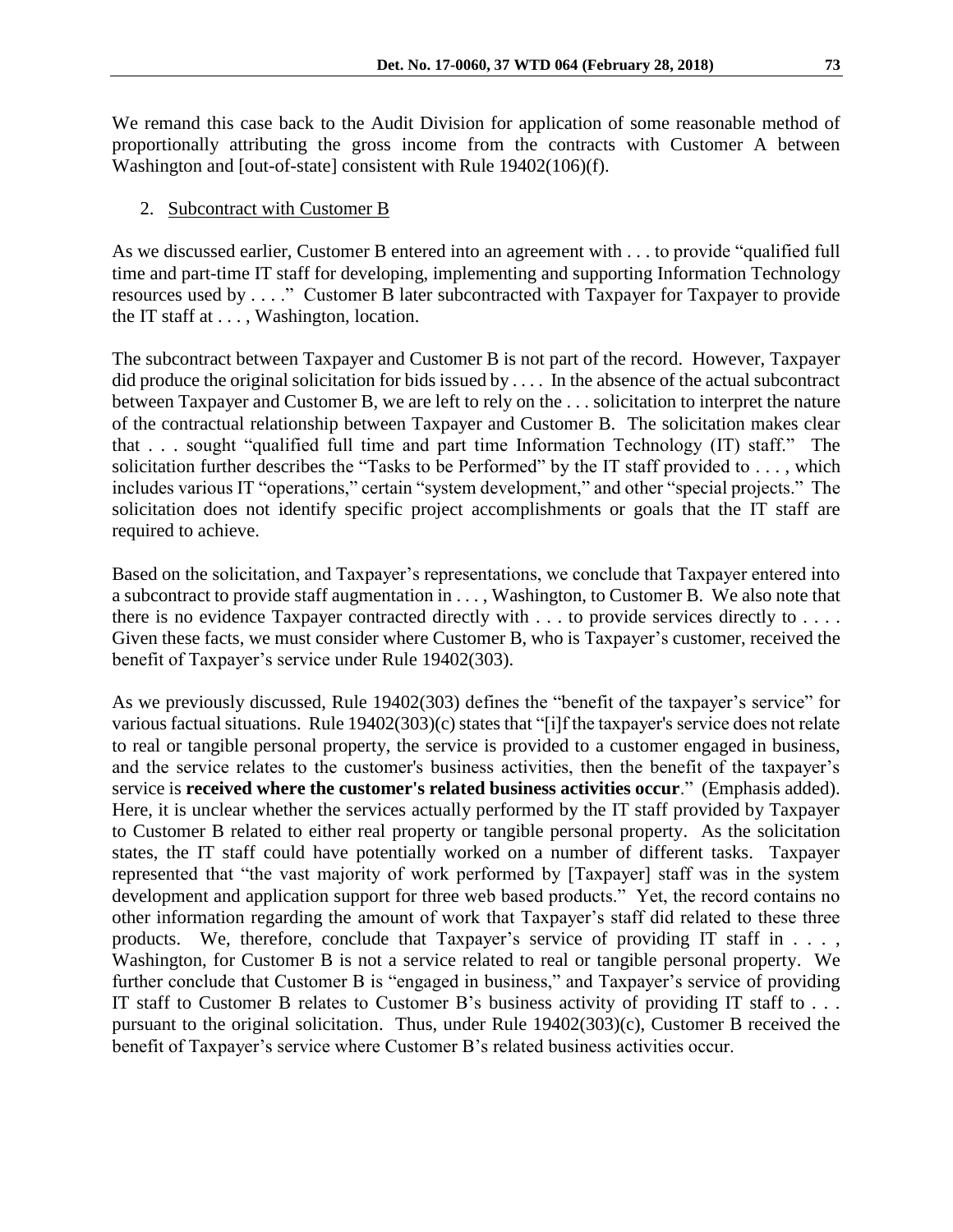To determine where Customer B's related business occurs, we must (1) determine Customer B's "related business activity," and (2), where that activity occurred. First, while Customer B apparently provided IT staff to . . . at a variety of locations around the country, only the provision of IT staff in . . . , Washington, is "related" to the subcontract between Taxpayer and Customer B. Since Taxpayer concedes that it only provided information technology staff in . . . , Washington, any additional IT staff that Customer B may have provided to . . . elsewhere is not a "related" business activity, and is irrelevant here.

Second, as to where Customer B's related business activity occurred, we conclude that such activity necessarily occurred in . . . , Washington, where the IT staff at issue were provided. Therefore, Customer B received the benefit of Taxpayer's service only in Washington, and one hundred percent of the gross income from the contract with Customer B is taxable in Washington pursuant to the first sentence of Rule 19402(301)(a)(i).

Taxpayer, however, argues as follows:

[T]he services provided under this contract were in support of the Center for Technology  $&$  Innovation, a division of .... As part of this team, the vast majority of work performed by [Taxpayer] staff was in the system development and application support for three web based products. These products were developed and maintained for the customers of . . . and . . . employees across the United States. While [Taxpayer] resources worked and continue to work in the state of Washington, it is clear that the intended/expected users of the tangible personal property is the network of administrative and clinical sites that is . . . . For each application, there is a distinct set of users for which the benefit can be attributed.

We interpret Taxpayer's argument here as being that Taxpayer's service related to . . . activity of providing services to its customers through web-based products, and that such activity by . . . occurs at the various locations of . . . customers "across the United States." Taxpayer goes on to propose a related method of proportionally attributing the gross income from its contract with Customer B based on the "distinct set of users" for each of the web-based products, which, according to Taxpayer, made up the "vast majority" of the work performed by the information technology staff provided by Taxpayer. Yet, as we discussed earlier, Taxpayer's service related only to Customer B's activity of providing staff to . . . at its . . . , Washington, location. As a result, we need not consider Taxpayer's proposed method of proportionally attributing Taxpayer's gross income from this subcontract since the benefit was received only in Washington, and no proportional attribution to any other state is required. Accordingly, we affirm the Department's attribution of one hundred percent of the gross income from Taxpayer's contract with Customer B to Washington.